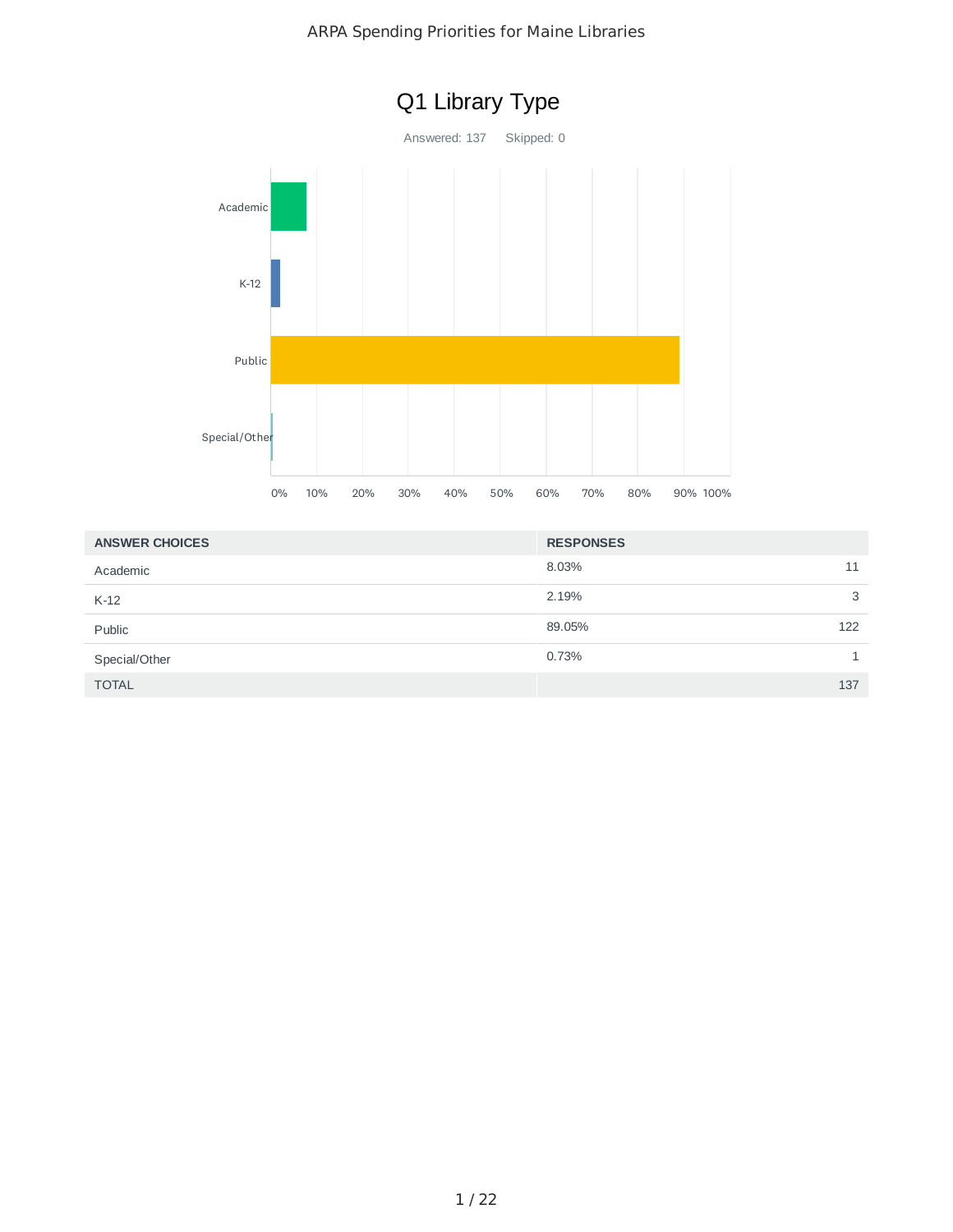

# Q2 Select your role at your library

| <b>ANSWER CHOICES</b>              | <b>RESPONSES</b> |                |
|------------------------------------|------------------|----------------|
| <b>Director</b>                    | 75.18%           | 103            |
| Assistant Director/Department Head | 5.11%            | $\overline{7}$ |
| Children/Teen Services             | 5.11%            | $\overline{7}$ |
| <b>Adult Services</b>              | 2.92%            | $\overline{4}$ |
| Reference                          | 3.65%            | 5              |
| <b>Technical Services</b>          | 0.73%            | $\mathbf{1}$   |
| <b>Interlibrary Loan Services</b>  | $0.00\%$         | $\mathbf 0$    |
| <b>Circulation Services</b>        | 2.19%            | 3              |
| Other (please specify)             | 5.11%            | $\overline{7}$ |
| <b>TOTAL</b>                       |                  | 137            |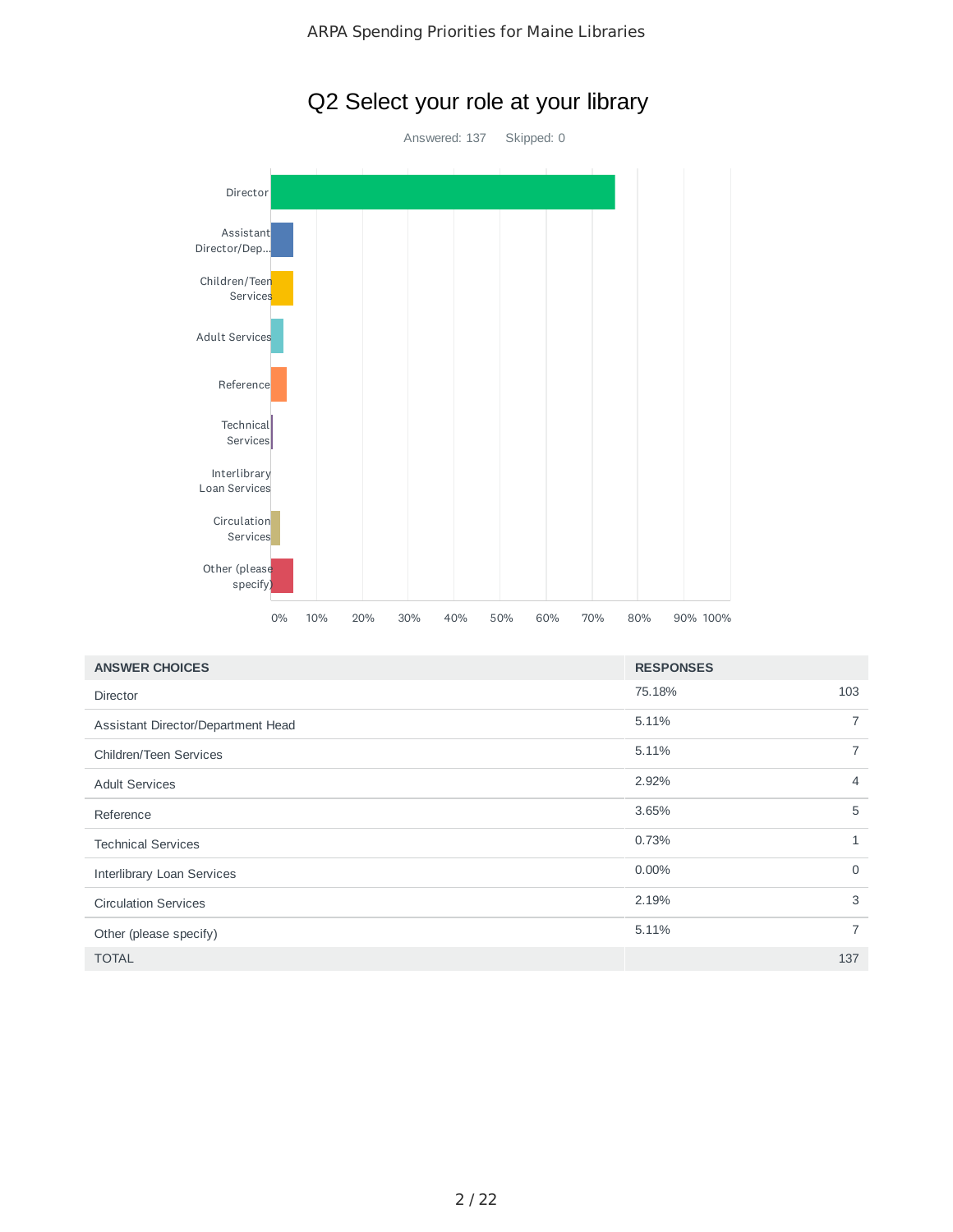

Q3 County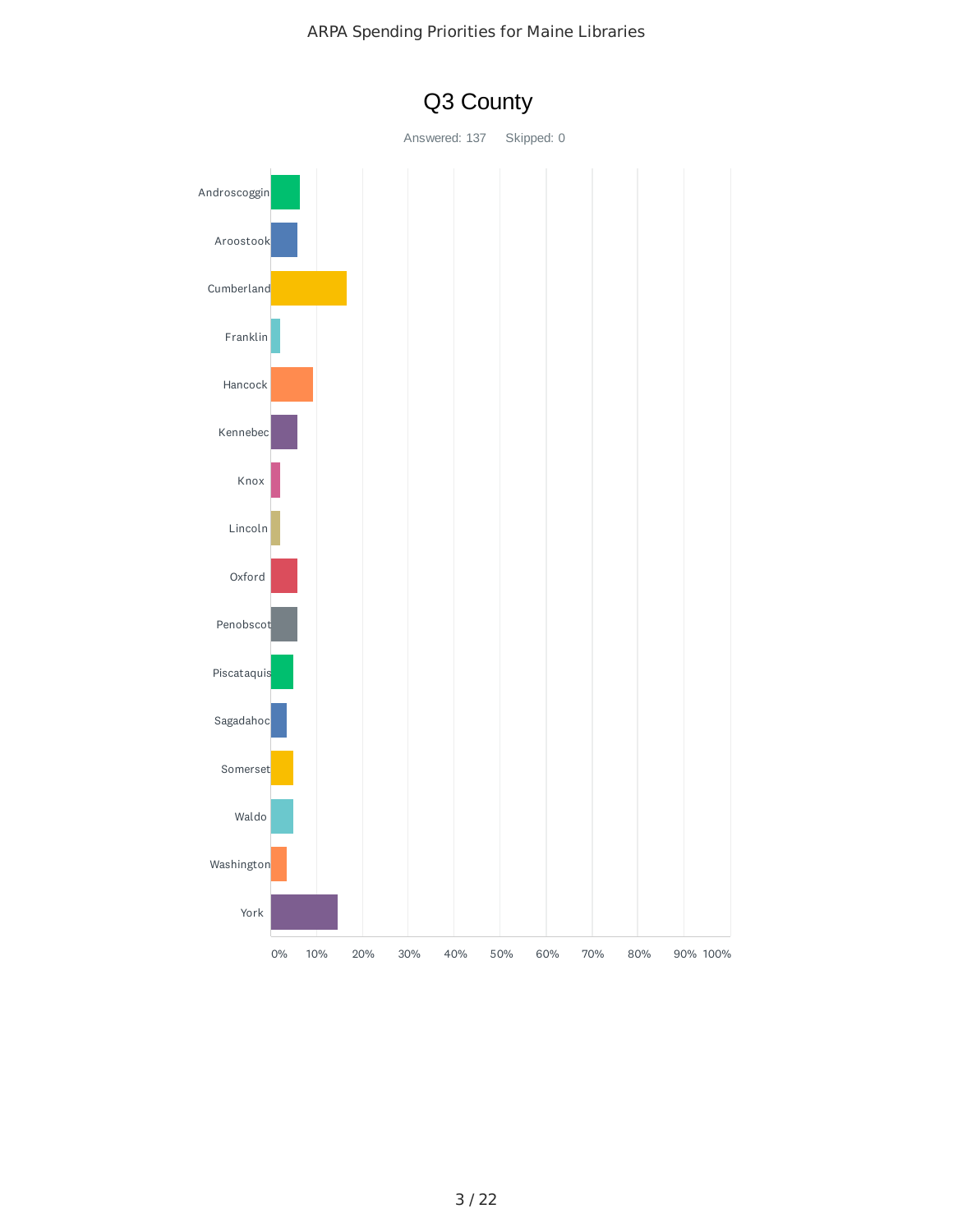| <b>ANSWER CHOICES</b> | <b>RESPONSES</b> |                |
|-----------------------|------------------|----------------|
| Androscoggin          | 6.57%            | $\mathsf g$    |
| Aroostook             | 5.84%            | $\,8\,$        |
| Cumberland            | 16.79%           | 23             |
| Franklin              | 2.19%            | 3              |
| Hancock               | 9.49%            | 13             |
| Kennebec              | 5.84%            | 8              |
| Knox                  | 2.19%            | 3              |
| Lincoln               | 2.19%            | 3              |
| Oxford                | 5.84%            | 8              |
| Penobscot             | 5.84%            | 8              |
| Piscataquis           | 5.11%            | $\overline{7}$ |
| Sagadahoc             | 3.65%            | 5              |
| Somerset              | 5.11%            | $\overline{7}$ |
| Waldo                 | 5.11%            | $\overline{7}$ |
| Washington            | 3.65%            | $\mathbf 5$    |
| York                  | 14.60%           | 20             |
| <b>TOTAL</b>          | 137              |                |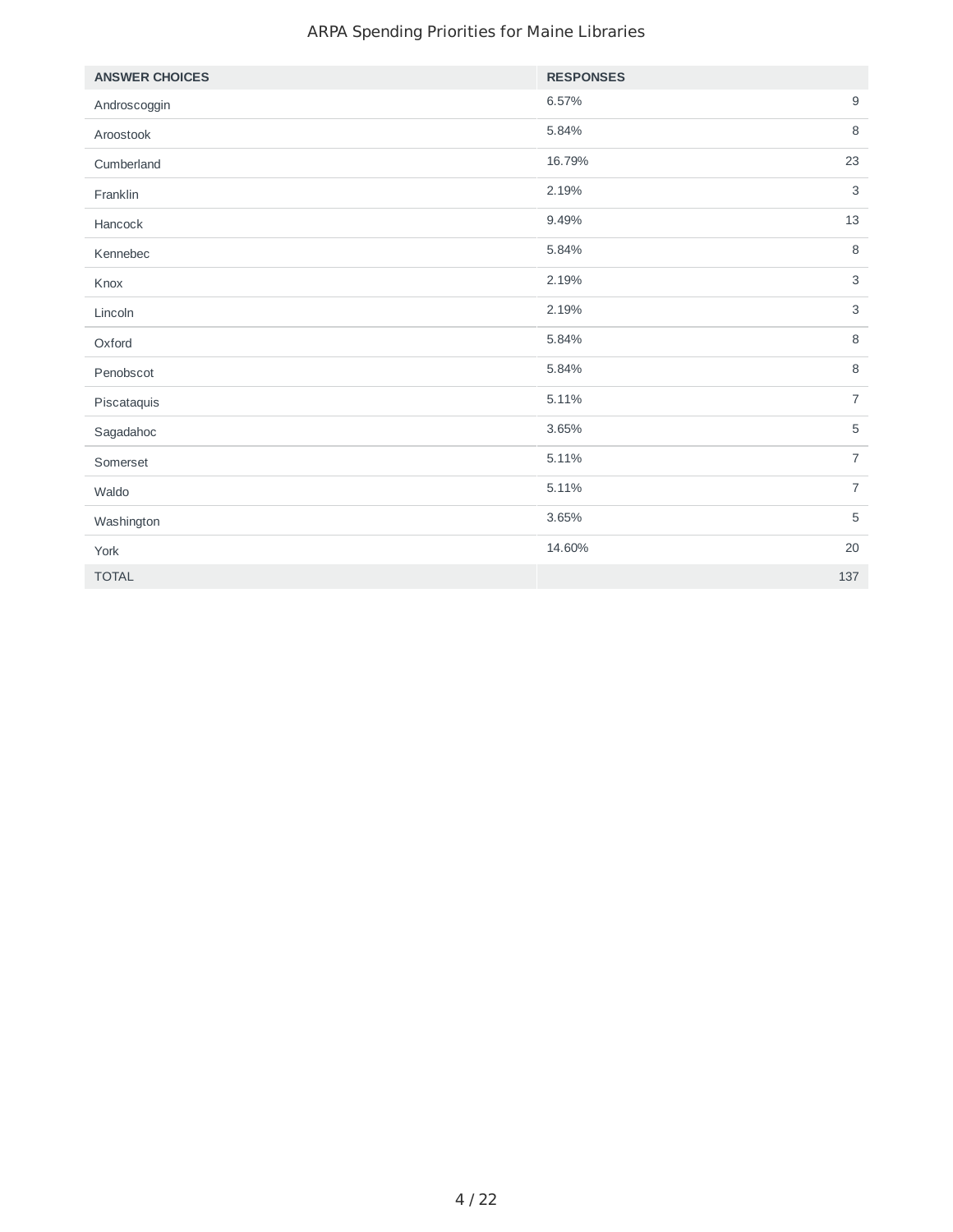

Q4 Please rank the following statewide initiatives.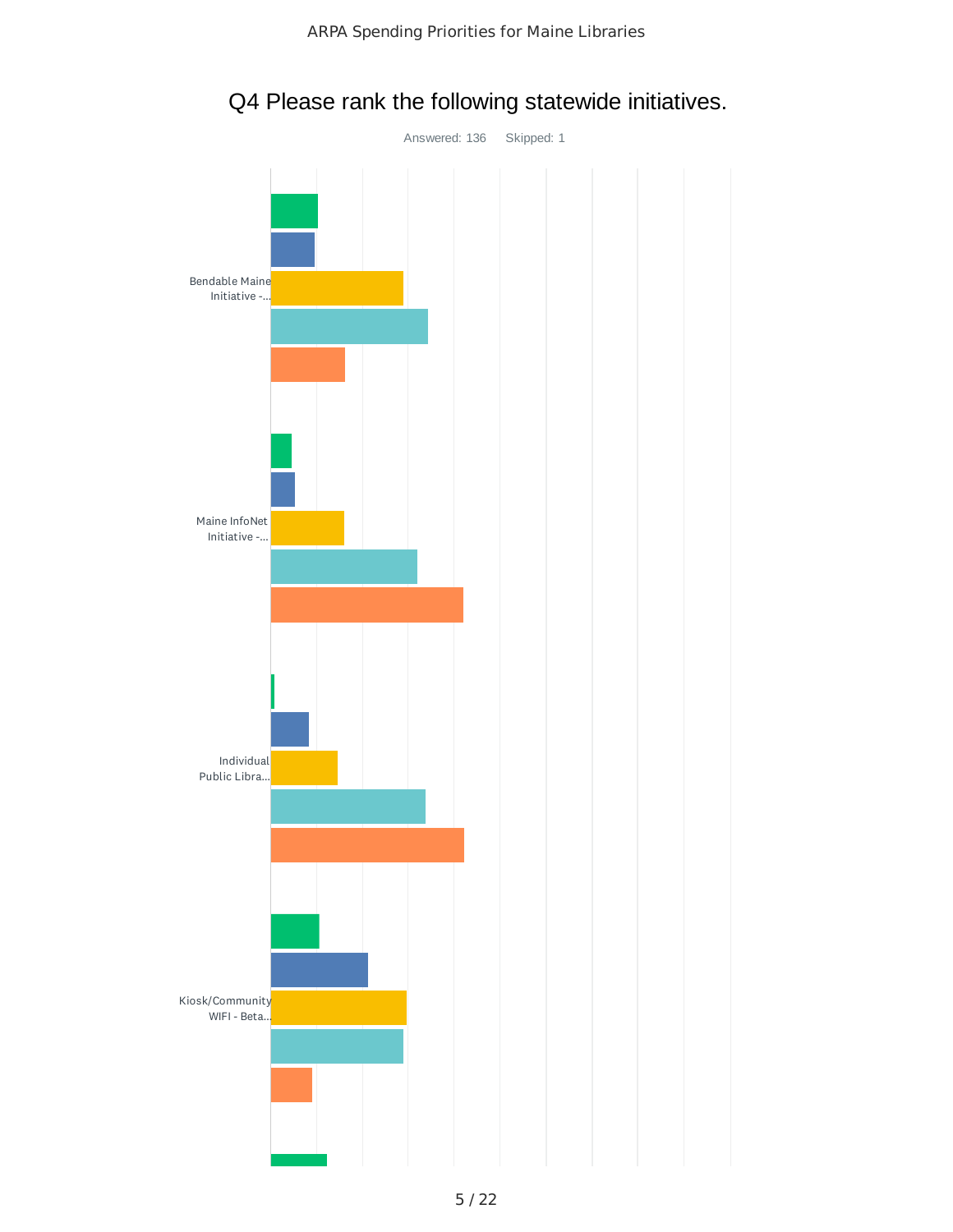

Important to my library and/or the Maine library community

Very important to my library and/or the Maine library community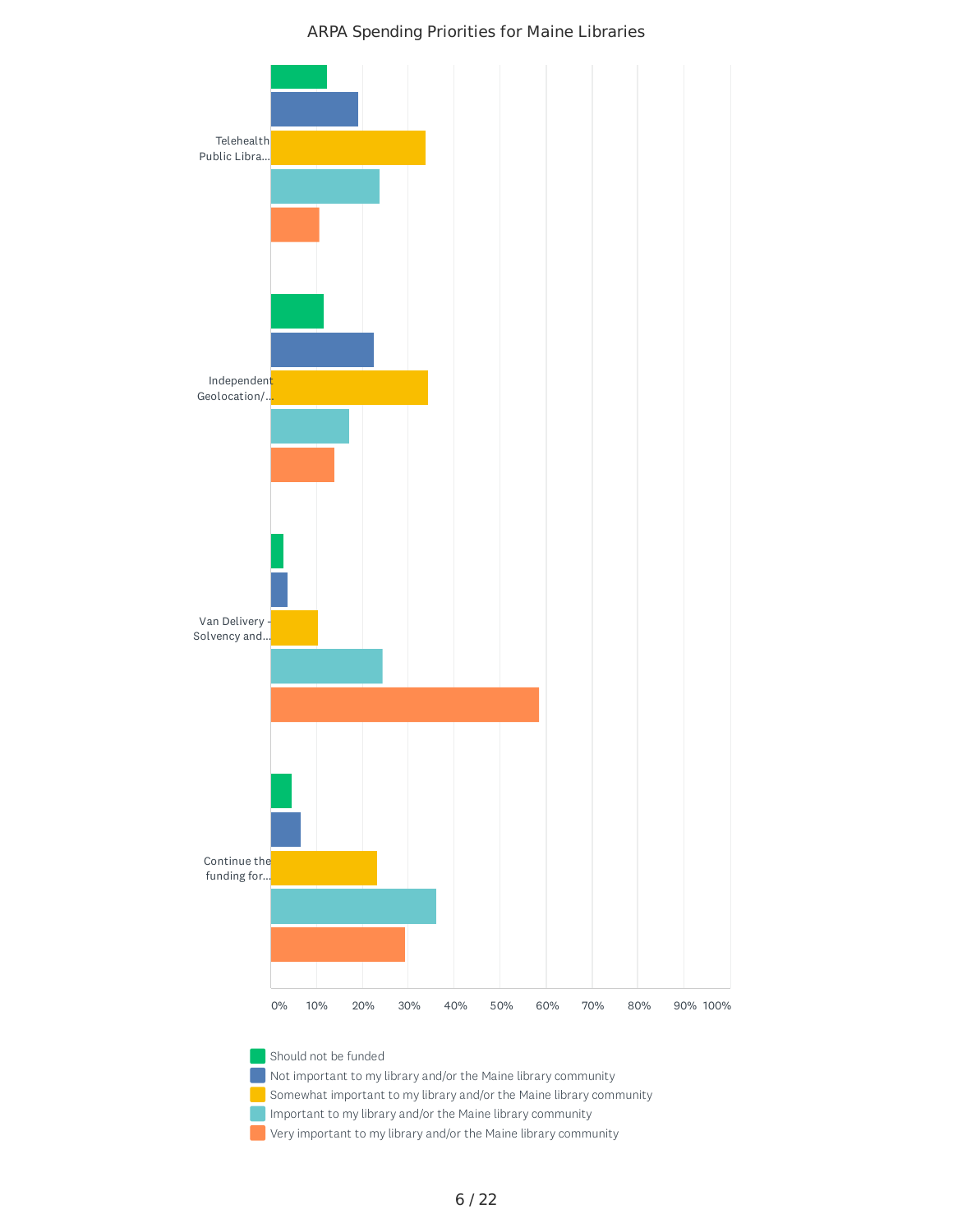|                                                                                                                                                                                        | <b>SHOULD</b><br><b>NOT BE</b><br><b>FUNDED</b> | <b>NOT</b><br><b>IMPORTANT</b><br><b>TO MY</b><br><b>LIBRARY</b><br><b>AND/OR THE</b><br><b>MAINE</b><br><b>LIBRARY</b><br><b>COMMUNITY</b> | <b>SOMEWHAT</b><br><b>IMPORTANT TO</b><br><b>MY</b><br><b>LIBRARY AND/OR</b><br><b>THE MAINE</b><br><b>LIBRARY</b><br><b>COMMUNITY</b> | <b>IMPORTANT TO</b><br><b>MY</b><br><b>LIBRARY AND/OR</b><br><b>THE MAINE</b><br><b>LIBRARY</b><br><b>COMMUNITY</b> | <b>VERY</b><br><b>IMPORTANT TO</b><br><b>MY</b><br><b>LIBRARY AND/OR</b><br><b>THE MAINE</b><br><b>LIBRARY</b><br><b>COMMUNITY</b> | <b>TOTAL</b> | <b>WEIGI</b><br><b>AVER</b> |
|----------------------------------------------------------------------------------------------------------------------------------------------------------------------------------------|-------------------------------------------------|---------------------------------------------------------------------------------------------------------------------------------------------|----------------------------------------------------------------------------------------------------------------------------------------|---------------------------------------------------------------------------------------------------------------------|------------------------------------------------------------------------------------------------------------------------------------|--------------|-----------------------------|
| Bendable Maine Initiative -<br>Life Long Learning<br>Platform that is<br>sustainable post ARPA<br>Funds                                                                                | 10.45%<br>14                                    | 9.70%<br>13                                                                                                                                 | 29.10%<br>39                                                                                                                           | 34.33%<br>46                                                                                                        | 16.42%<br>22                                                                                                                       | 134          |                             |
| Maine InfoNet Initiative -<br>Two year project                                                                                                                                         | 4.58%<br>6                                      | 5.34%<br>7                                                                                                                                  | 16.03%<br>21                                                                                                                           | 32.06%<br>42                                                                                                        | 41.98%<br>55                                                                                                                       | 131          |                             |
| Individual Public Library<br>Formula Grants - One<br>year of funding for libraries<br>(grant software and part-<br>time manager needed)                                                | 0.77%<br>$\mathbf{1}$                           | 8.46%<br>11                                                                                                                                 | 14.62%<br>19                                                                                                                           | 33.85%<br>44                                                                                                        | 42.31%<br>55                                                                                                                       | 130          |                             |
| Kiosk/Community WIFI -<br>Beta Test Funds for one<br>year                                                                                                                              | 10.69%<br>14                                    | 21.37%<br>28                                                                                                                                | 29.77%<br>39                                                                                                                           | 29.01%<br>38                                                                                                        | 9.16%<br>12                                                                                                                        | 131          |                             |
| Telehealth Public Library -<br>Beta Test Funds for one<br>year                                                                                                                         | 12.31%<br>16                                    | 19.23%<br>25                                                                                                                                | 33.85%<br>44                                                                                                                           | 23.85%<br>31                                                                                                        | 10.77%<br>14                                                                                                                       | 130          |                             |
| Independent<br>Geolocation/Authentication<br>Service for online<br>services-sustainable post<br><b>ARPA Funds</b>                                                                      | 11.72%<br>15                                    | 22.66%<br>29                                                                                                                                | 34.38%<br>44                                                                                                                           | 17.19%<br>22                                                                                                        | 14.06%<br>18                                                                                                                       | 128          |                             |
| Van Delivery - Solvency<br>and Expansion - Post<br>ARPA will need to ask for<br>state funds                                                                                            | 2.96%<br>4                                      | 3.70%<br>5                                                                                                                                  | 10.37%<br>14                                                                                                                           | 24.44%<br>33                                                                                                        | 58.52%<br>79                                                                                                                       | 135          |                             |
| Continue the funding for<br>CARES Act Statewide<br>Projects- Zoom Pro<br>Subscriptions, Beanstack<br>and Contemporary<br>Archives/Omeka funding.<br>Funding for 2 additional<br>years. | 4.51%<br>6                                      | 6.77%<br>9                                                                                                                                  | 23.31%<br>31                                                                                                                           | 36.09%<br>48                                                                                                        | 29.32%<br>39                                                                                                                       | 133          |                             |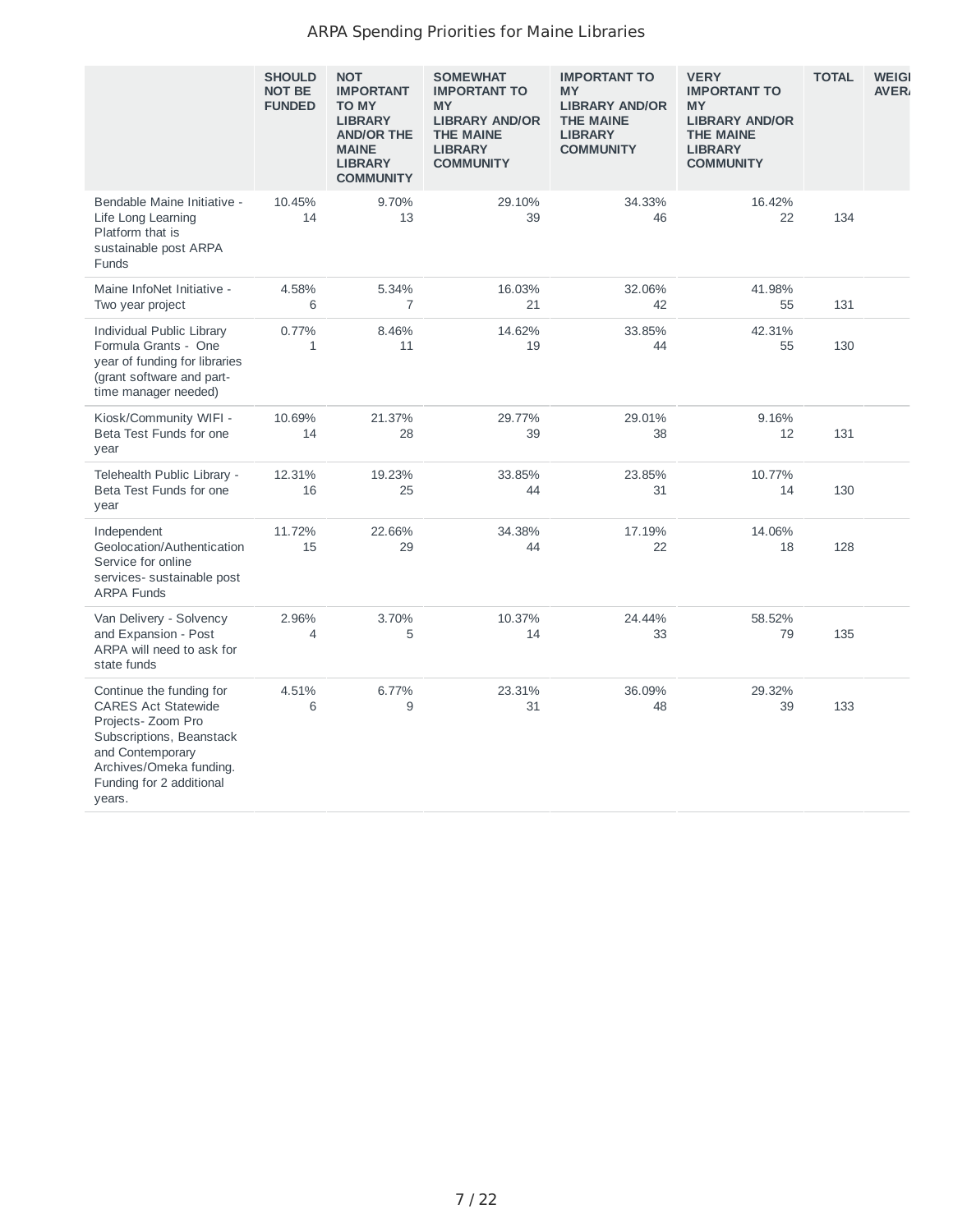

# Q5 Other potential projects to fund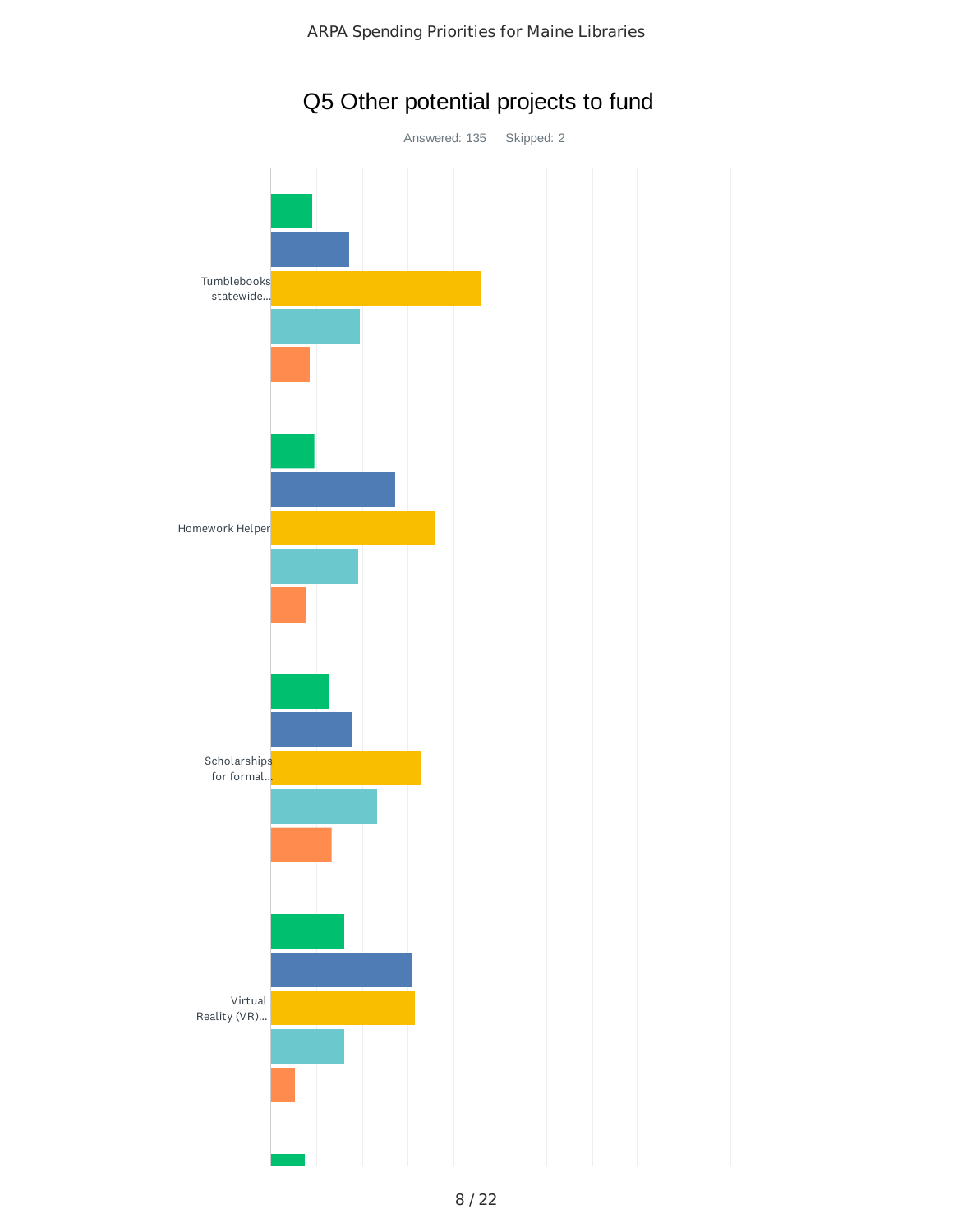

Should not be funded Not important to my library and/or the Maine library community Somewhat important to my library and/or the Maine library community Important to my library and/or the Maine library community Very important to my library and/or the Maine library community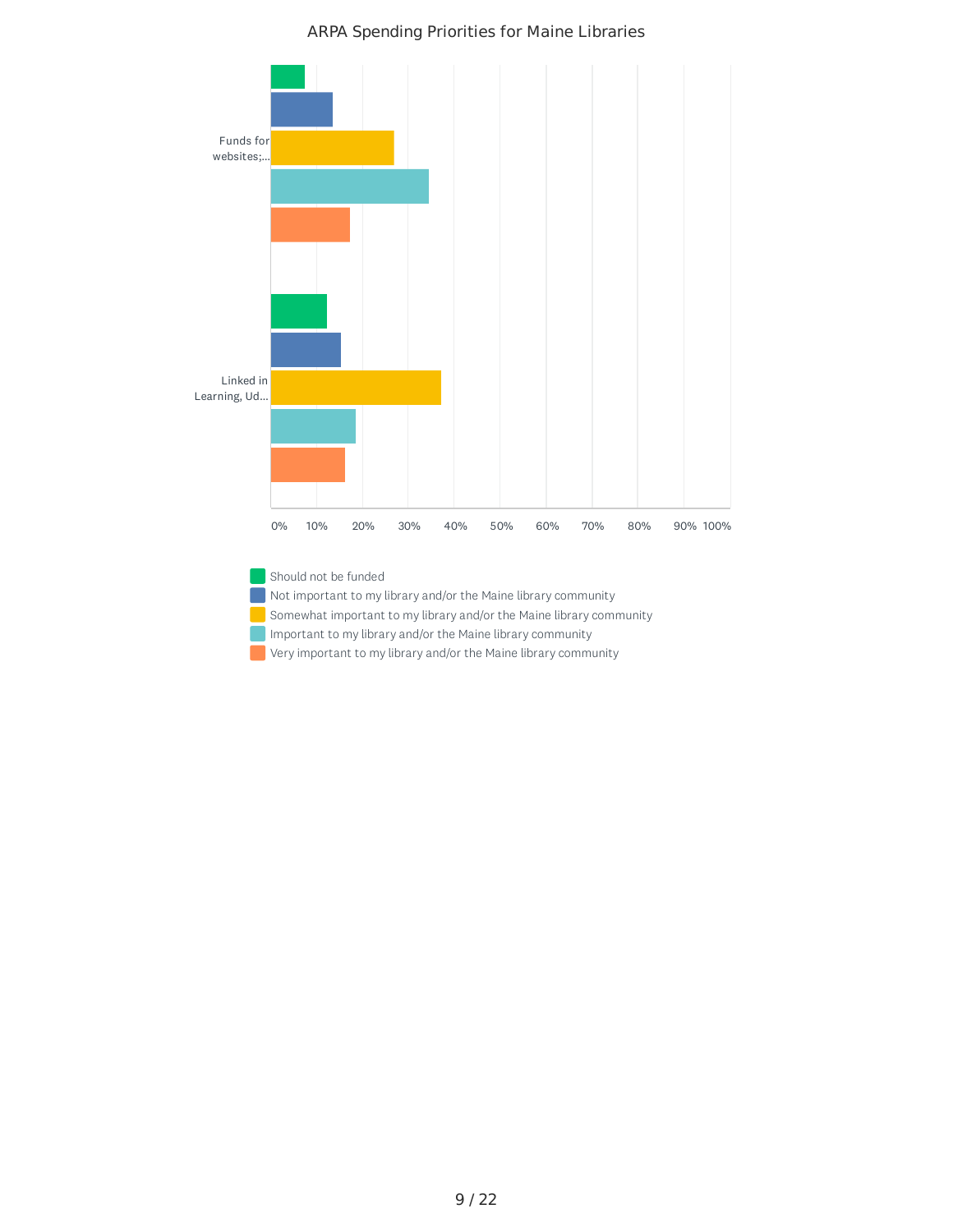|                                                                                                                                               | <b>SHOULD</b><br><b>NOT BE</b><br><b>FUNDED</b> | <b>NOT</b><br><b>IMPORTANT</b><br><b>TO MY</b><br><b>LIBRARY</b><br><b>AND/OR THE</b><br><b>MAINE</b><br><b>LIBRARY</b><br><b>COMMUNITY</b> | <b>SOMEWHAT</b><br><b>IMPORTANT</b><br><b>TO MY</b><br><b>LIBRARY</b><br><b>AND/OR THE</b><br><b>MAINE</b><br><b>LIBRARY</b><br><b>COMMUNITY</b> | <b>IMPORTANT</b><br><b>TO MY</b><br><b>LIBRARY</b><br><b>AND/OR THE</b><br><b>MAINE</b><br><b>LIBRARY</b><br><b>COMMUNITY</b> | <b>VERY</b><br><b>IMPORTANT</b><br><b>TO MY</b><br><b>LIBRARY</b><br><b>AND/OR THE</b><br><b>MAINE</b><br><b>LIBRARY</b><br><b>COMMUNITY</b> | <b>TOTAL</b> | <b>WEIGHTED</b><br><b>AVERAGE</b> |
|-----------------------------------------------------------------------------------------------------------------------------------------------|-------------------------------------------------|---------------------------------------------------------------------------------------------------------------------------------------------|--------------------------------------------------------------------------------------------------------------------------------------------------|-------------------------------------------------------------------------------------------------------------------------------|----------------------------------------------------------------------------------------------------------------------------------------------|--------------|-----------------------------------|
| Tumblebooks<br>statewide (Approx<br>cost for 2 years is<br>\$86,000)                                                                          | 9.30%<br>12                                     | 17.05%<br>22                                                                                                                                | 45.74%<br>59                                                                                                                                     | 19.38%<br>25                                                                                                                  | 8.53%<br>11                                                                                                                                  | 129          | 3.01                              |
| Homework Helper                                                                                                                               | 9.60%<br>12                                     | 27.20%<br>34                                                                                                                                | 36.00%<br>45                                                                                                                                     | 19.20%<br>24                                                                                                                  | 8.00%<br>10                                                                                                                                  | 125          | 2.89                              |
| Scholarships for<br>formal library<br>science certificates.<br>associate and BS at<br>UMA Approx cost for<br>each person<br>\$7,000-\$10,000) | 12.69%<br>17                                    | 17.91%<br>24                                                                                                                                | 32.84%<br>44                                                                                                                                     | 23.13%<br>31                                                                                                                  | 13.43%<br>18                                                                                                                                 | 134          | 3.07                              |
| Virtual Reality (VR)<br><b>Traveling Petting</b><br>Zoo (\$10,000)                                                                            | 16.15%<br>21                                    | 30.77%<br>40                                                                                                                                | 31.54%<br>41                                                                                                                                     | 16.15%<br>21                                                                                                                  | 5.38%<br>7                                                                                                                                   | 130          | 2.64                              |
| Funds for websites;<br>development of<br>templates, 2 year<br>domain purchases<br>(\$2,000 - \$5000 per<br>library)                           | 7.52%<br>10                                     | 13.53%<br>18                                                                                                                                | 27.07%<br>36                                                                                                                                     | 34.59%<br>46                                                                                                                  | 17.29%<br>23                                                                                                                                 | 133          | 3.41                              |
| Linked in Learning,<br>Udemy or other<br>content (up to<br>\$560,000)-<br>Sustainable with<br>integration into<br>Bendable.                   | 12.40%<br>16                                    | 15.50%<br>20                                                                                                                                | 37.21%<br>48                                                                                                                                     | 18.60%<br>24                                                                                                                  | 16.28%<br>21                                                                                                                                 | 129          | 3.11                              |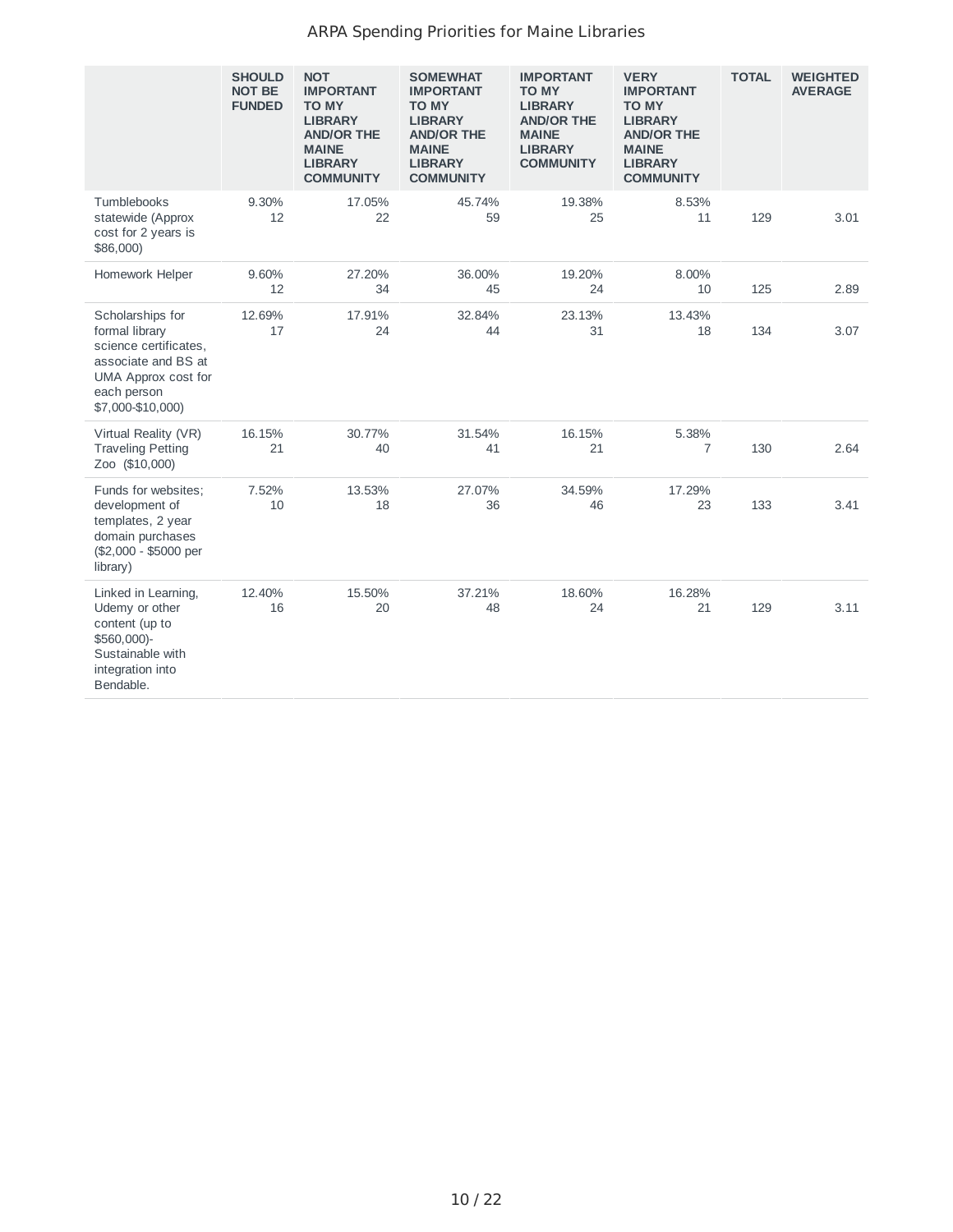# Q6 Other ideas we should consider?

Answered: 33 Skipped: 104

| <b>ANSWER CHOICES</b> | <b>RESPONSES</b> |               |
|-----------------------|------------------|---------------|
| Idea $#1$             | 96.97%           | 32            |
| Idea $#2$             | 57.58%           | 19            |
| Idea $#3$             | 30.30%           | 10            |
| Idea $#4$             | 24.24%           | 8             |
| Idea $#5$             | 6.06%            | $\mathcal{P}$ |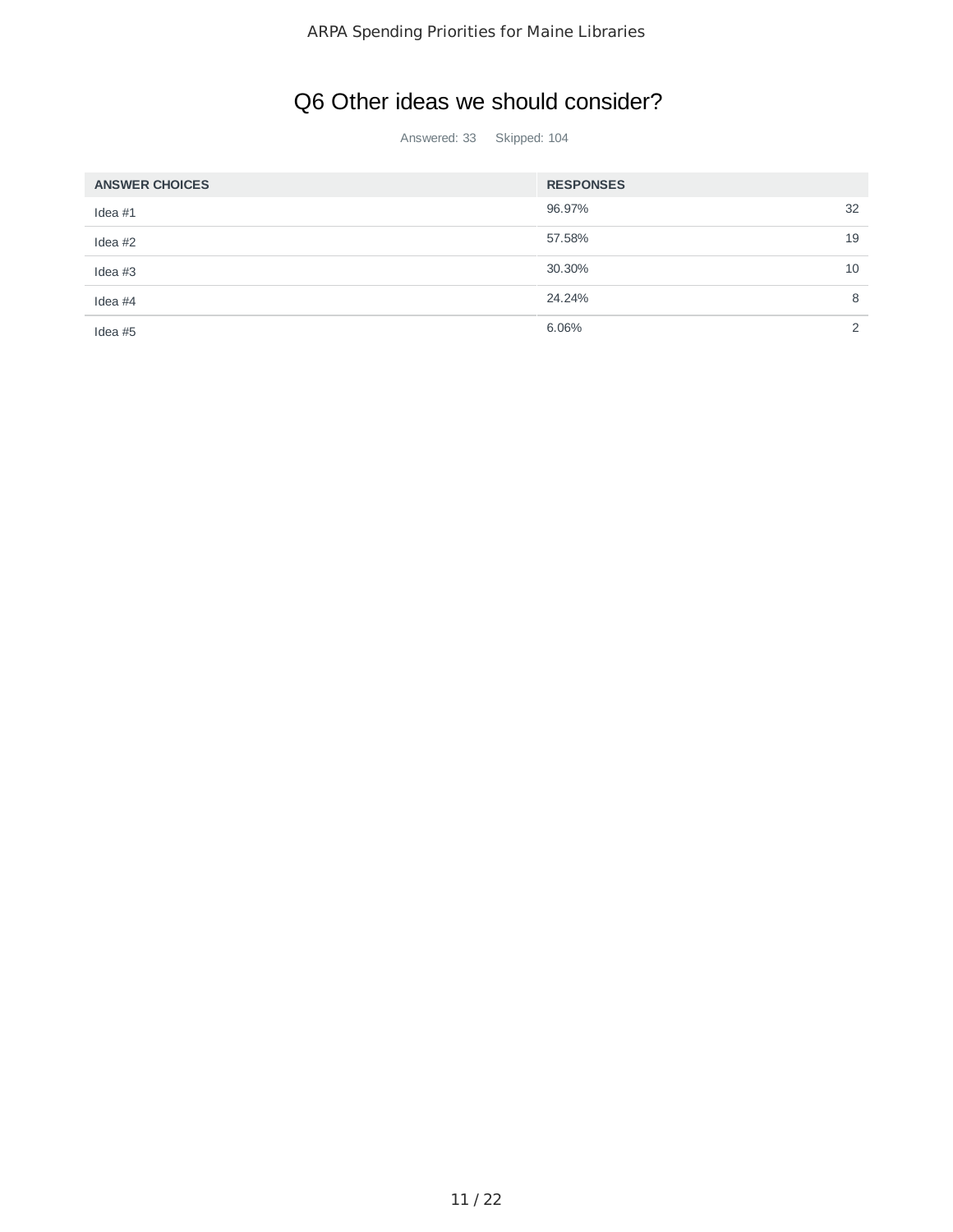## Q7 Has your upcoming public library's municipal funding been reduced as a result of COVID? (Note: K-12 and academic have budget questions below)



| <b>ANSWER CHOICES</b>          | <b>RESPONSES</b> |     |
|--------------------------------|------------------|-----|
| Yes                            | 10.74%           | 13  |
| <b>No</b>                      | 61.98%           | 75  |
| Not sure about the next budget | 27.27%           | 33  |
| <b>TOTAL</b>                   |                  | 121 |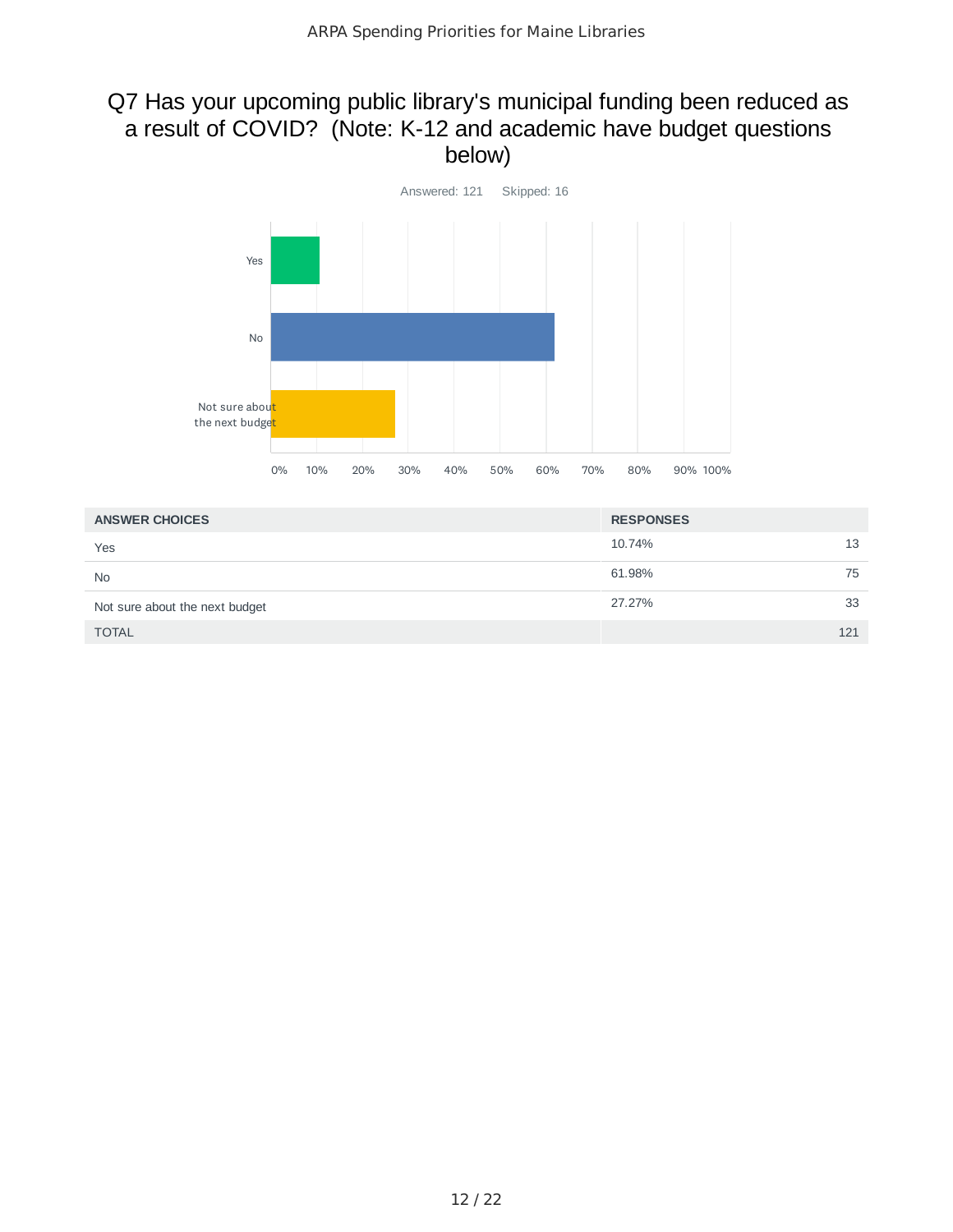## Q8 If you answered Yes to Question 7, please indicate dollar amounts and use comments to provide additional information regarding the permanence of funding cuts.



| <b>ANSWER CHOICES</b> | <b>RESPONSES</b> |
|-----------------------|------------------|
| No budget cuts        | 56.76%<br>21     |
| <b>Under \$5000</b>   | 13.51%<br>5      |
| Under \$10,000        | 3<br>8.11%       |
| Under \$25,000        | 2<br>5.41%       |
| More than \$25,000    | 16.22%<br>6      |
| <b>TOTAL</b>          | 37               |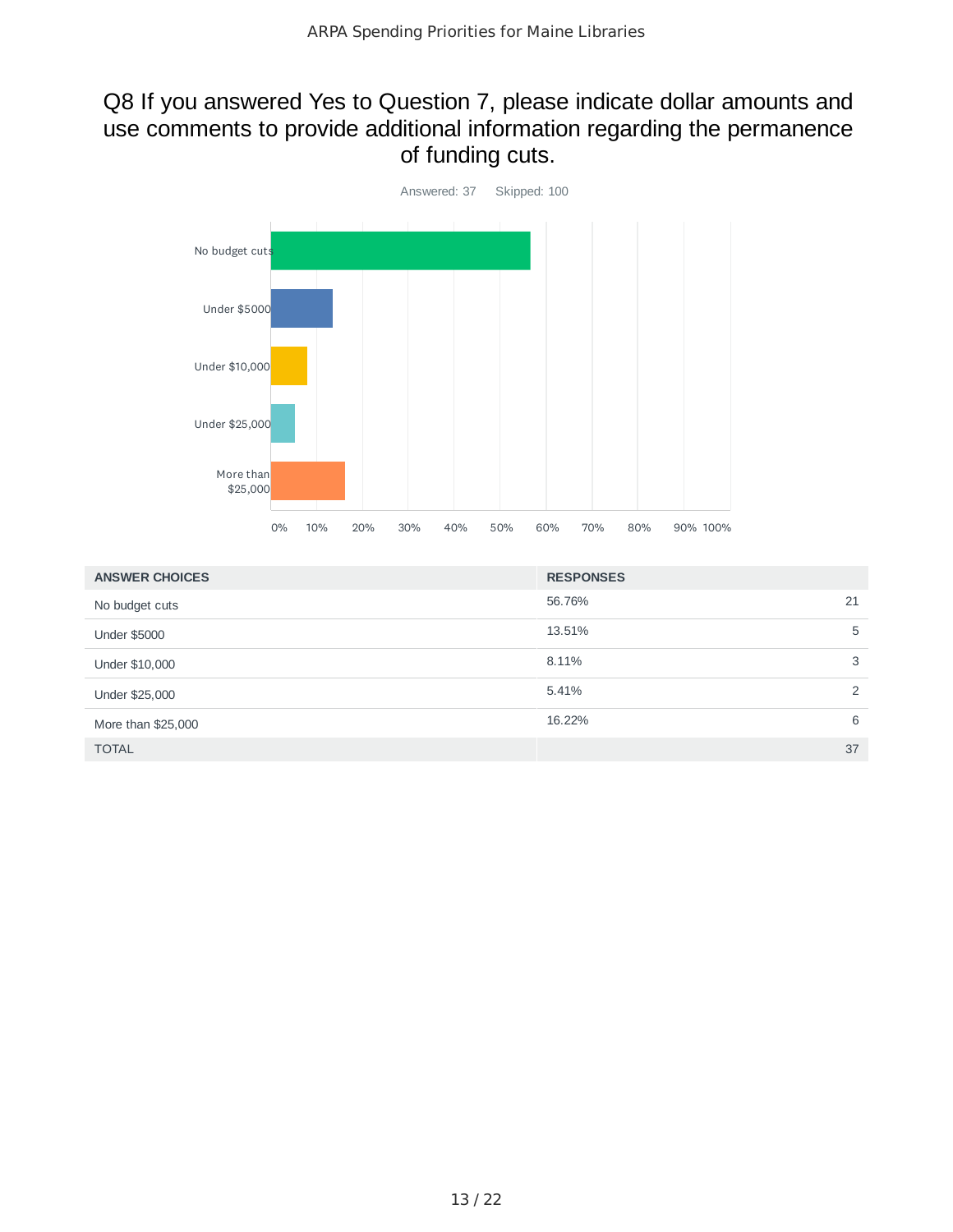# Q9 Do you have adequate technology in place to provide library services?



| <b>ANSWER CHOICES</b>       | <b>RESPONSES</b>     |
|-----------------------------|----------------------|
| Yes                         | 72.41%<br>21         |
| <b>No</b>                   | 27.59%<br>8          |
| Expect to for next semester | $0.00\%$<br>$\Omega$ |
| <b>TOTAL</b>                | 29                   |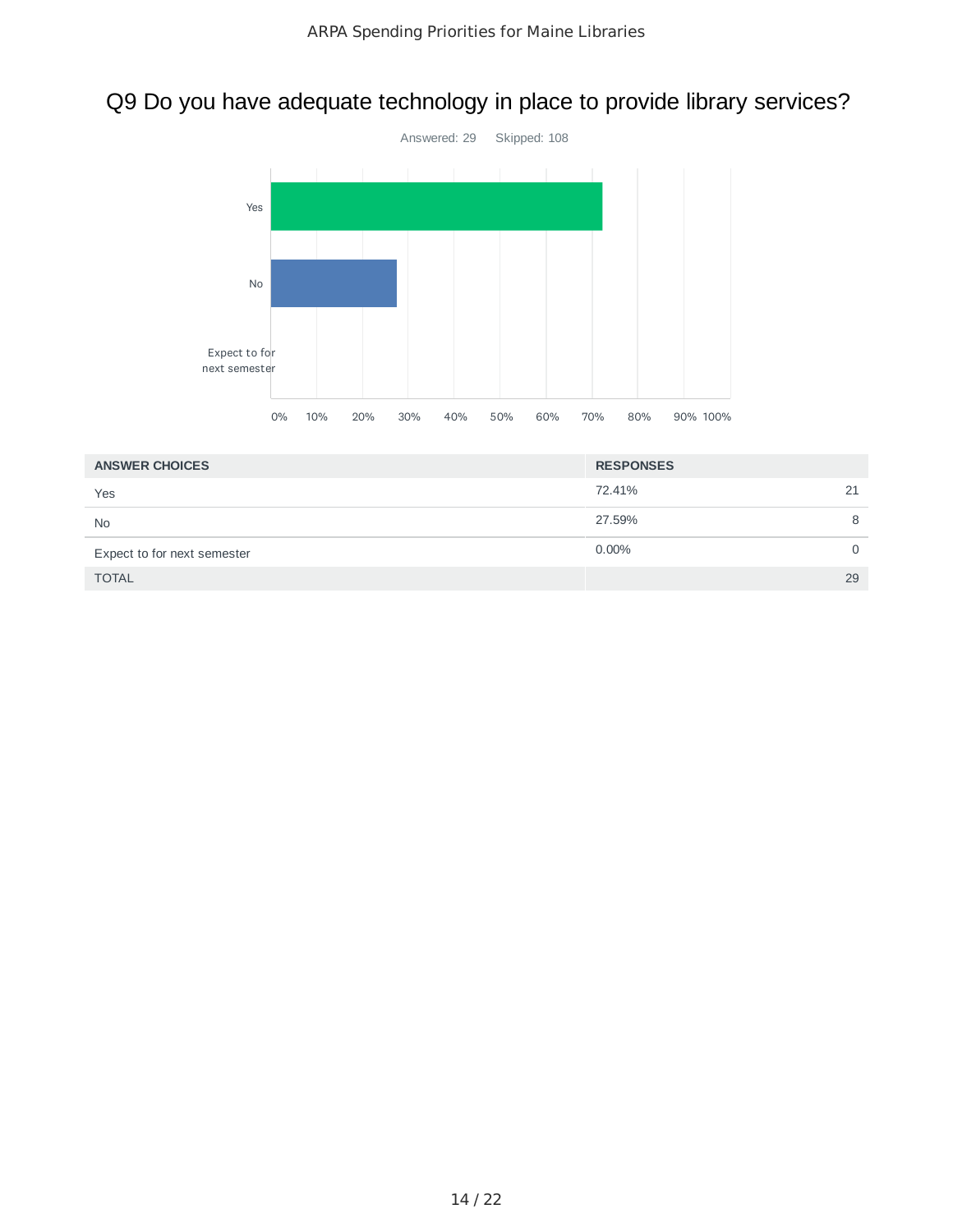## Q10 Has your upcoming library funding been reduced as a result of COVID?



| <b>ANSWER CHOICES</b>          | <b>RESPONSES</b> |   |
|--------------------------------|------------------|---|
| Yes                            | 23.33%           |   |
| <b>No</b>                      | 30.00%           | 9 |
| Not sure about the next budget | 46.67%<br>14     |   |
| <b>TOTAL</b>                   | 30               |   |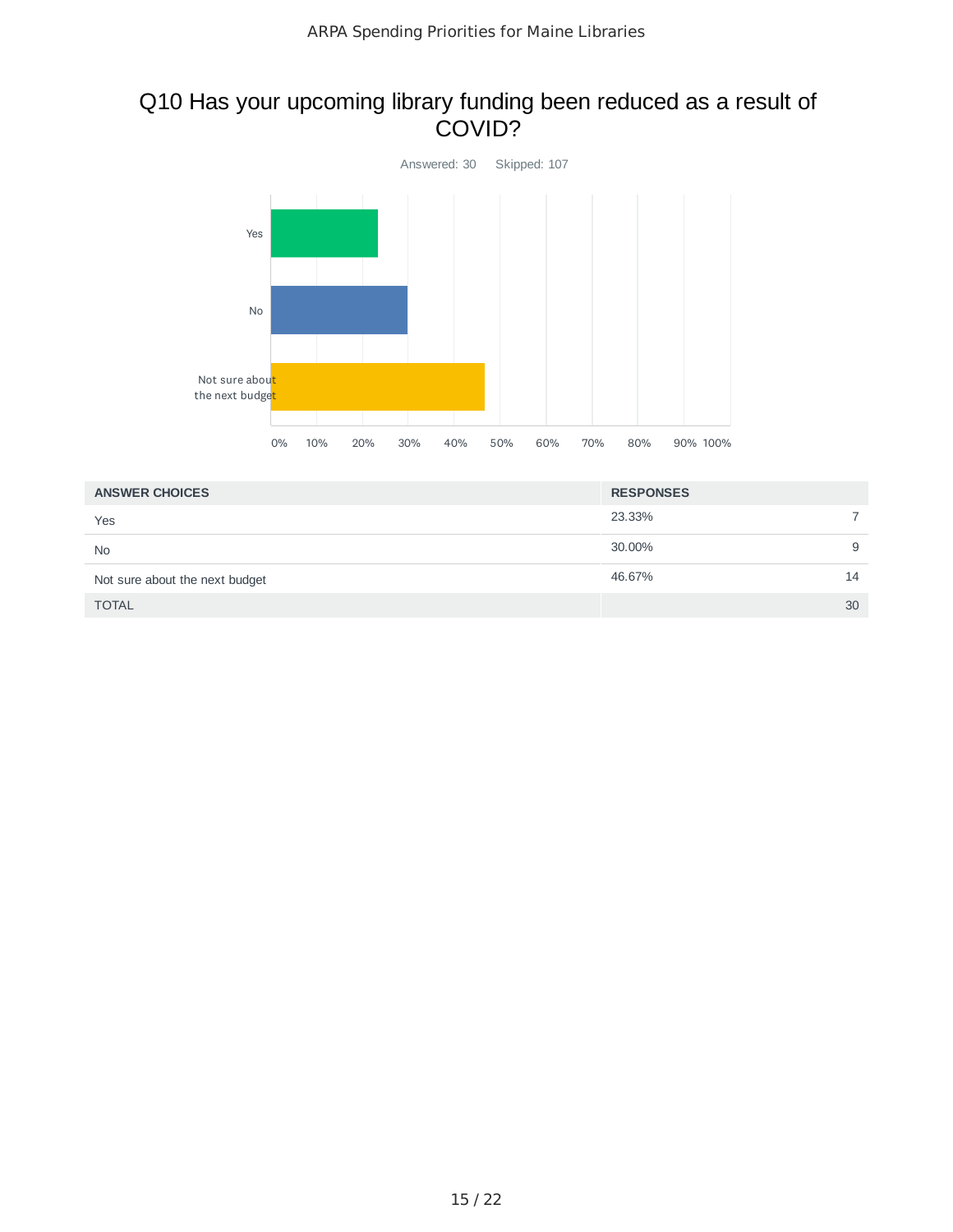## Q11 If you answered Yes to Question 10, please indicate dollar amounts and use comments to provide additional information regarding thepermanence of funding cuts.



| <b>ANSWER CHOICES</b> | <b>RESPONSES</b> |             |
|-----------------------|------------------|-------------|
| No budget cuts        | 30.00%           | 3           |
| Under \$5,000         | 10.00%           | 1           |
| Under \$10,000        | 30.00%           | 3           |
| Under \$25,000        | $0.00\%$         | $\mathbf 0$ |
| Over \$25,000         | 30.00%           | 3           |
| <b>TOTAL</b>          |                  | 10          |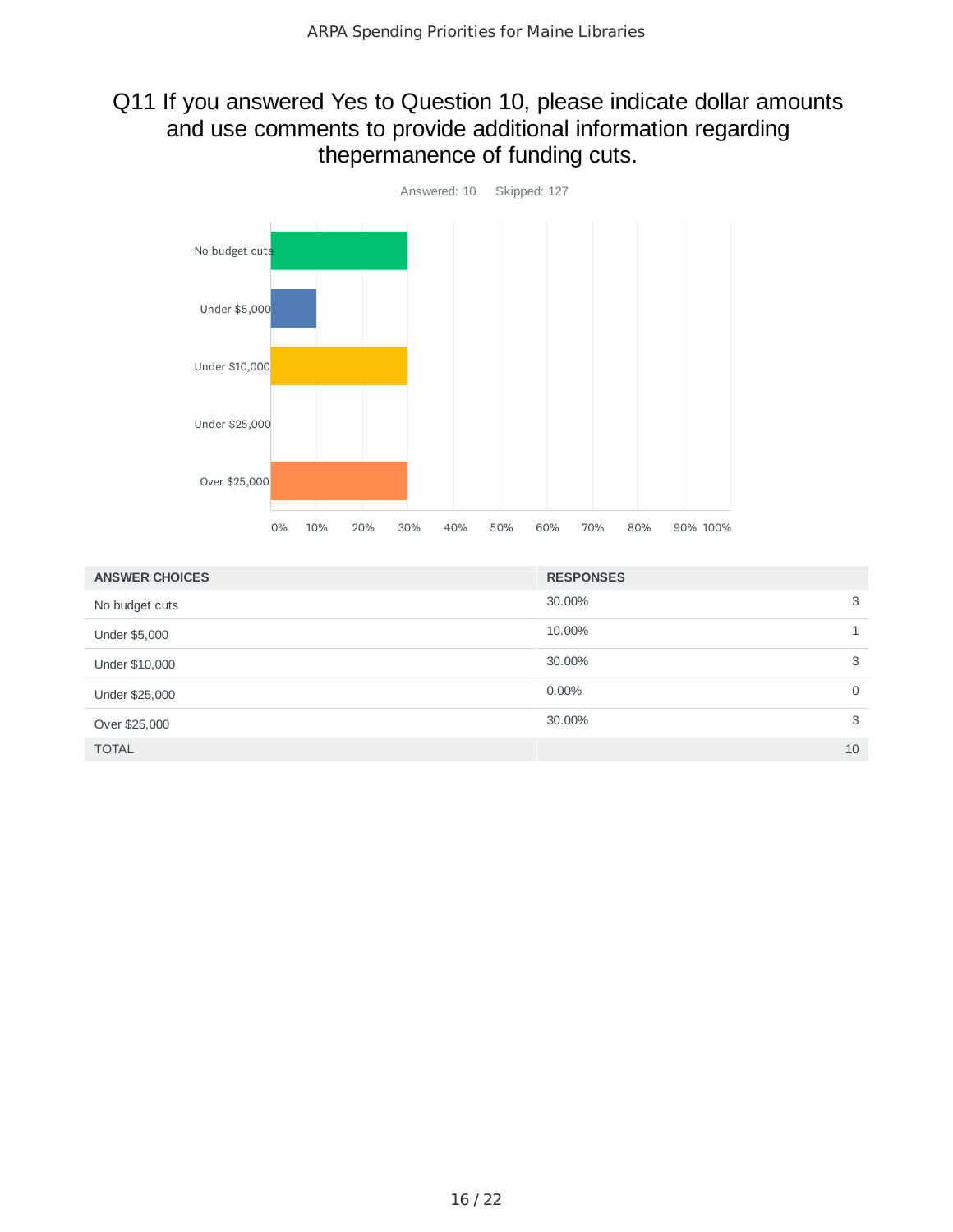### Q12 Is your public or school library considering using the process to be set up by the FCC and USAC to obtain funds to reimburse cost for a variety of hardware?



| <b>ANSWER CHOICES</b>             | <b>RESPONSES</b> |     |
|-----------------------------------|------------------|-----|
| Yes                               | 30.63%           | 34  |
| <b>No</b>                         | 13.51%           | 15  |
| Unsure                            | 53.15%           | 59  |
| Does not apply to my library type | 2.70%            | 3   |
| <b>TOTAL</b>                      |                  | 111 |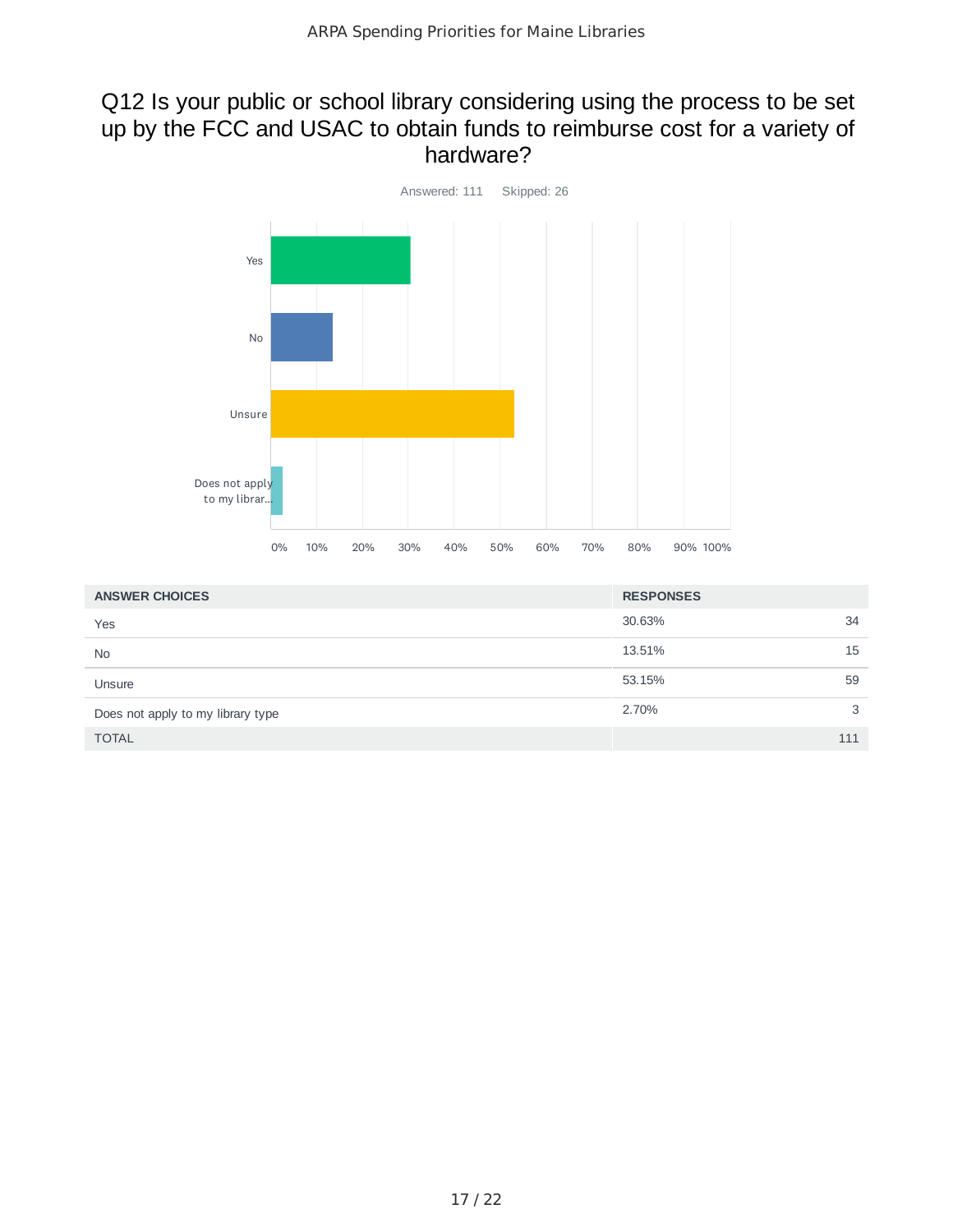## Q13 What technology would you be purchasing for this reimbursement? Answer all that apply.



| <b>ANSWER CHOICES</b>                                              | <b>RESPONSES</b> |    |
|--------------------------------------------------------------------|------------------|----|
| Laptops                                                            | 59.49%           | 47 |
| Desktops                                                           | 37.97%           | 30 |
| <b>Tablets</b>                                                     | 39.24%           | 31 |
| Wifi routers/services (that can count users for reporting purposes | 56.96%           | 45 |
| Mobile Hotspots with data plans for lending to patrons             | 45.57%           | 36 |
| Other                                                              | 16.46%           | 13 |
| Total Respondents: 79                                              |                  |    |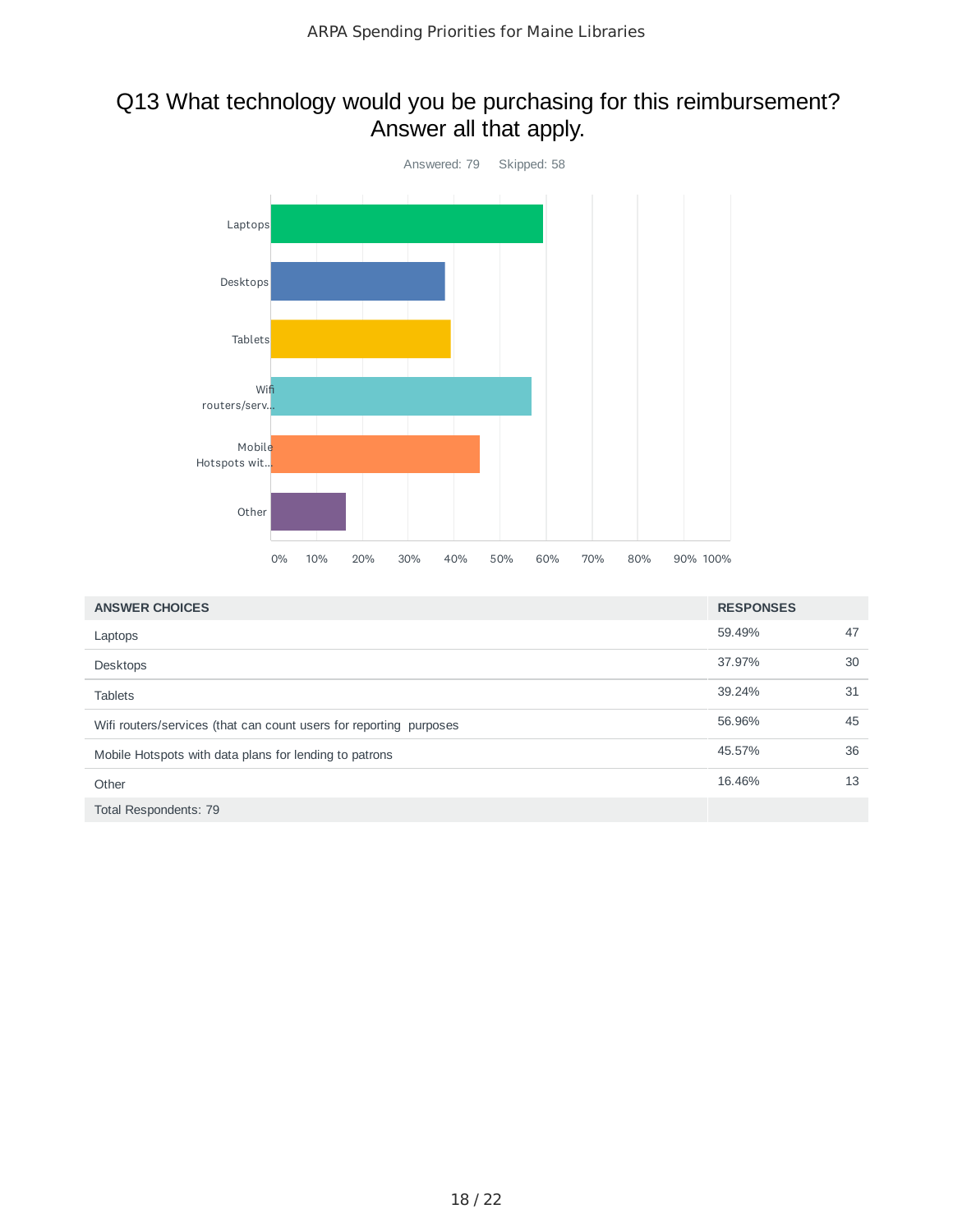### Q14 Do you think LSTA-ARPA should be used for formula grants for public libraries?



| <b>ANSWER CHOICES</b>                                    | <b>RESPONSES</b> |     |
|----------------------------------------------------------|------------------|-----|
| Yes, formula grants for public libraries are a good idea | 86.89%           | 106 |
| No, use all the money for statewide initiatives          | 13.11%           | 16  |
| <b>TOTAL</b>                                             |                  | 122 |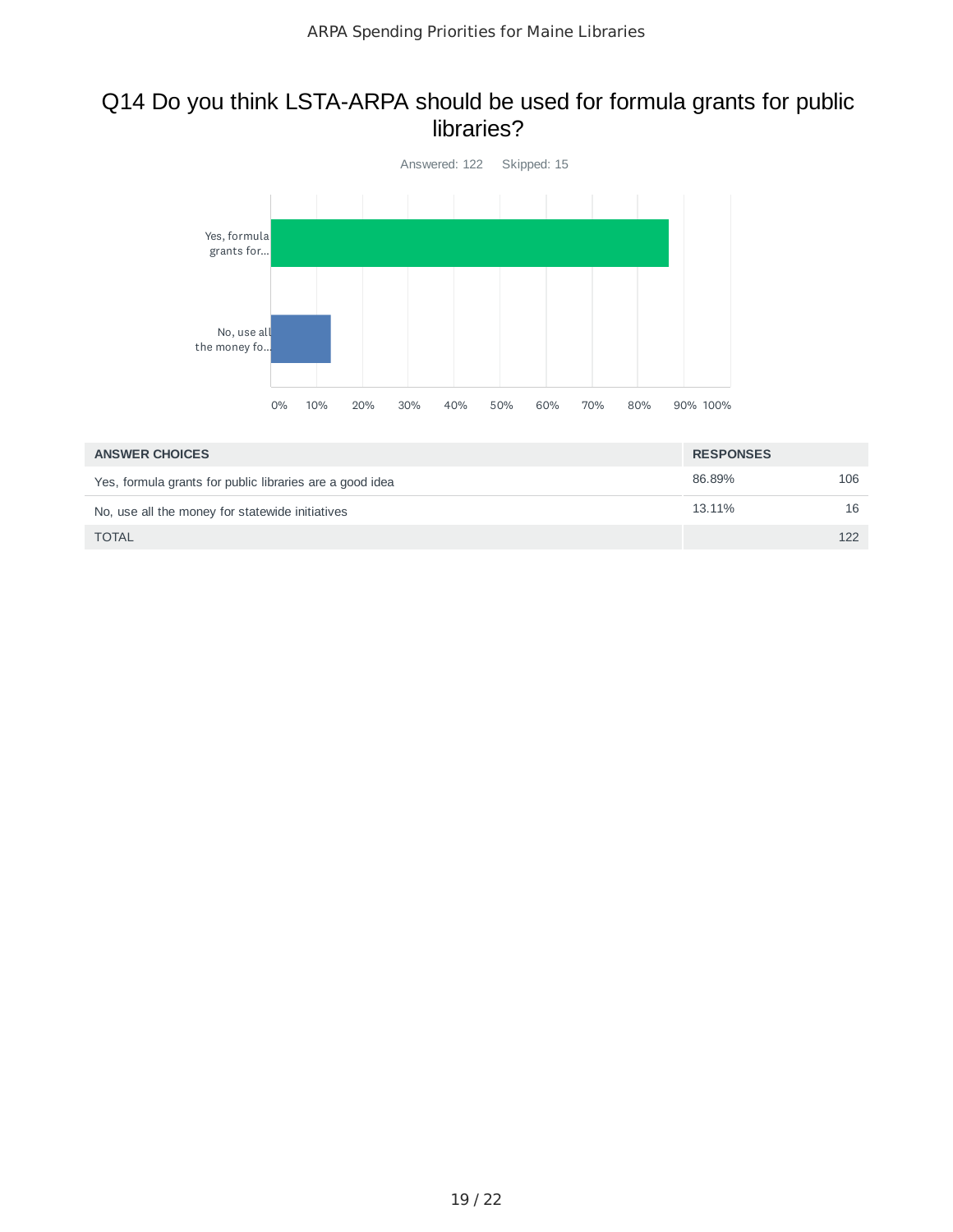Q15 The Maine State Library has three formula grant proposals using different criteria. Please download the spreadsheet to review grant totals for your library. Grants determined by Library Service Area (LSA) - 25% of Maine LSTA ARPA. Total amount awarded is \$562,000. Base Amount with additional funds for Poverty based on School Lunch Data - 27% of Maine LSTA ARPA.. Total amount awarded is \$607,000 Base Amount with additional funds for LSA and Poverty based on School Lunch Data - 29% of Maine LSTA ARPA. Total amount awarded is \$666,250. Please select the option you think will bring the maximum benefit to all Maine public libraries.



| <b>ANSWER CHOICES</b>                                                             | <b>RESPONSES</b> |     |
|-----------------------------------------------------------------------------------|------------------|-----|
| Grants by Library Service Area (LSA)                                              | 21.24%           | 24  |
| Base amount of \$2000 with added funds based on school lunch poverty data         | 36.28%           | 41  |
| Base amount of \$1500 with added funds for both LSA and school lunch poverty data | 42.48%           | 48  |
| <b>TOTAL</b>                                                                      |                  | 113 |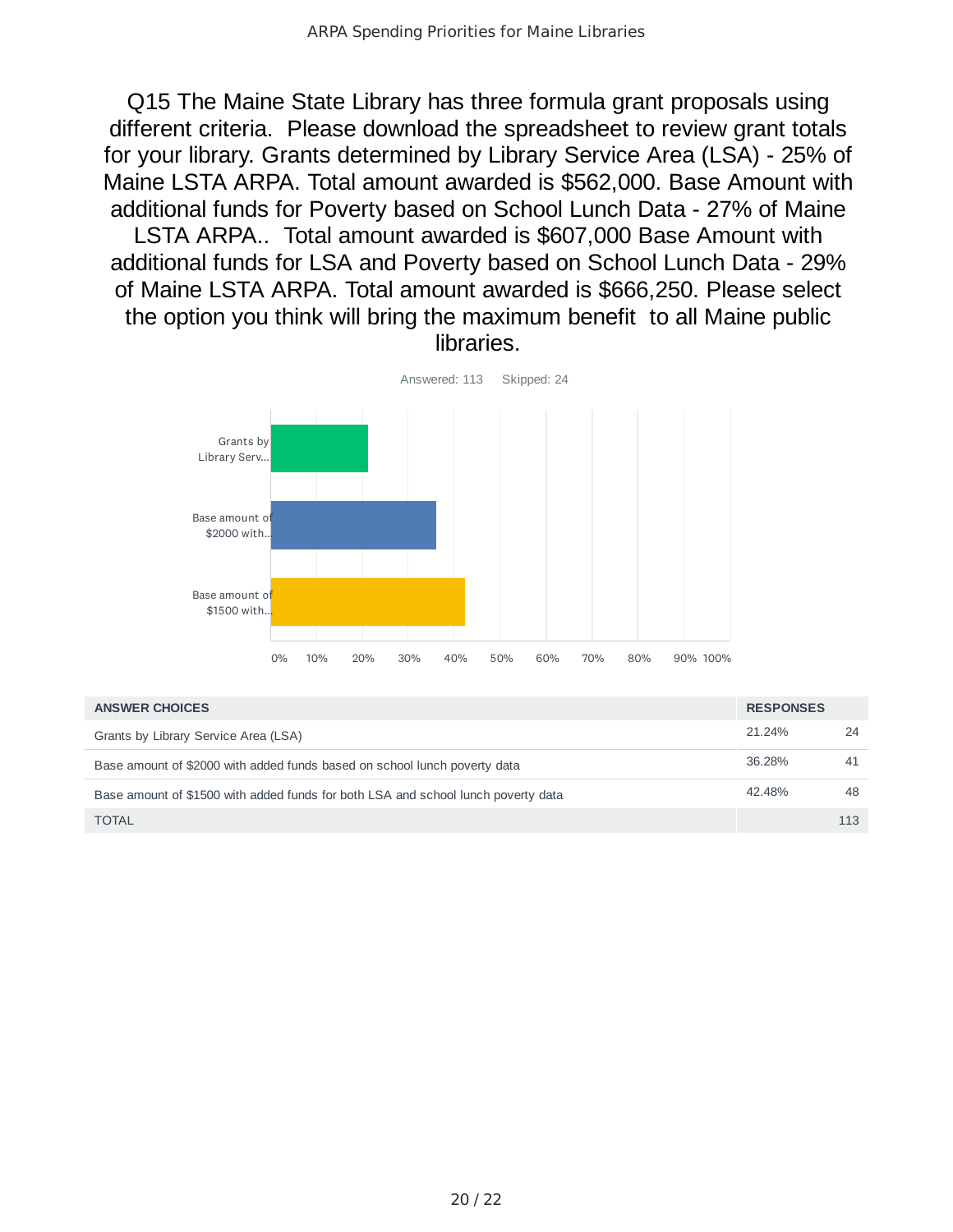Q16 MSL would like to gather some preliminary information about building projects as we wait to see what may happen to the Build America's Libraries Act. Please check all that apply and do use the comments!



| <b>ANSWER CHOICES</b>                                                                   | <b>RESPONSES</b> |    |
|-----------------------------------------------------------------------------------------|------------------|----|
| We are planning a building and/or expansion project                                     | 37.33%           | 28 |
| We have shovel ready plans                                                              | 13.33%           | 10 |
| We recognize the need for an addition or new building but have not yet formalized plans | 60.00%           | 45 |
| Total Respondents: 75                                                                   |                  |    |